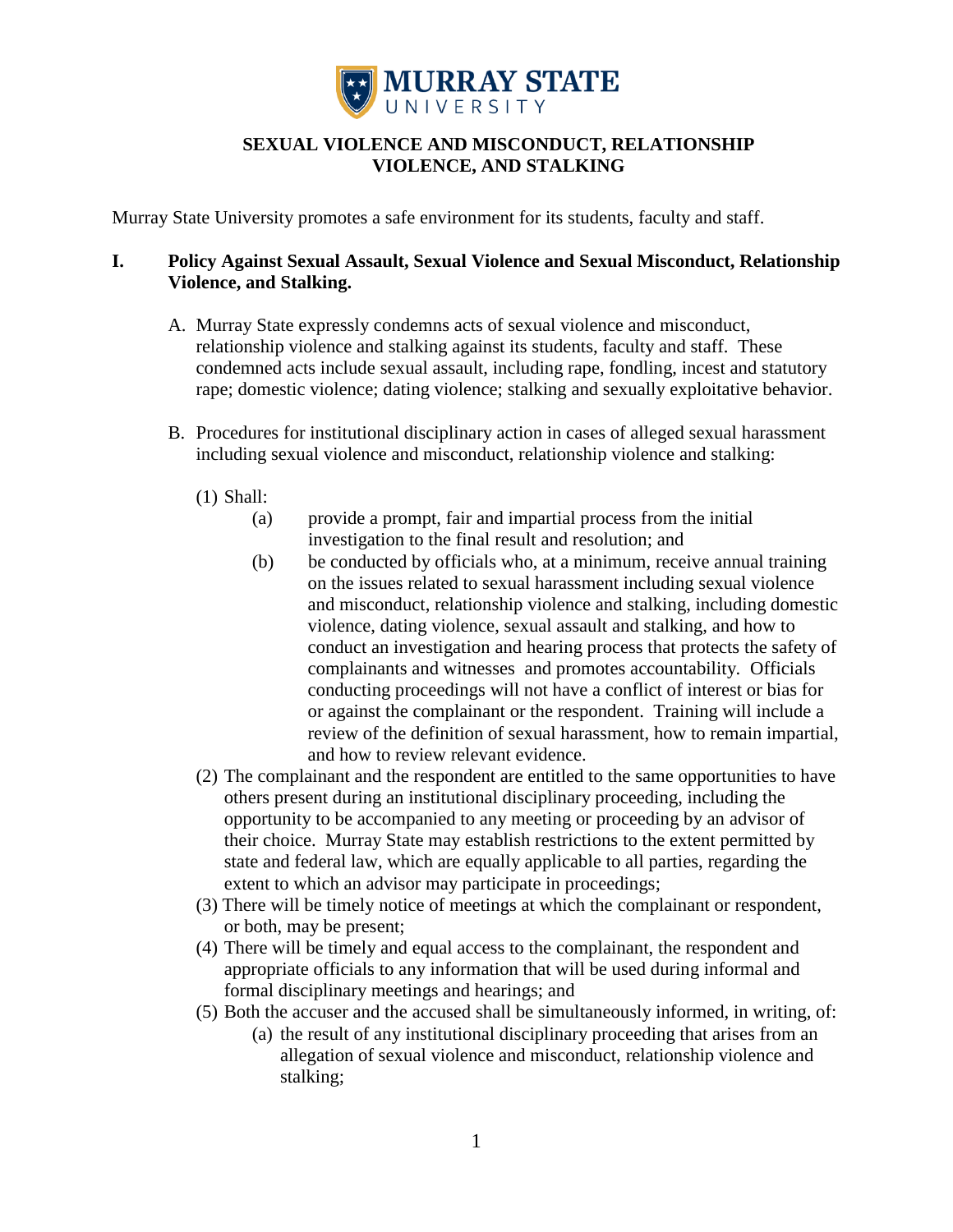(b) the institution's procedures for the accused and the victim to appeal the results

of the institutional disciplinary proceeding;

- (c) any change to the results that occurs prior to the time that such results become final; and
- (d) when such results become final.
- (6) Reports that a student or employee has been subjected to an act prohibited by this Policy may be made as provided in the "Reporting Allegations of Discrimination and Discrimination Grievance Procedures."

*Proceedings involving an employee or student against a student* alleged to have violated this Policy may be filed in the Office of Institutional Diversity, Equity and Access (IDEA) as provided in the "Reporting Allegations of Discrimination and Discrimination Grievance Procedures." Complaints which do not state a claim of sexual harassment will be forwarded to the Office of Student Affairs for resolution under the "Student Life Policies, Rules and Procedures."

*Proceedings involving a student or employee against a University employee or volunteer or, where necessary, non-University individual* alleged to have violated this Policy may be filed in IDEA as provided in the "Reporting Allegations of Discrimination and Discrimination Grievance Procedures."

These policies and procedures describe how to file a complaint and the steps, and anticipated timelines, for each type of proceeding. Proceedings will be consistent with these policies and will be transparent to the complainant and respondent. The preponderance of evidence standard will be followed in all proceedings. It is intended that an initial decision with respect to Complaints will be made within 60 days of the initial filing of the Complaint. Extensions of timeframes may be allowed for good cause with written notice to the complainant and the respondent of the delay and the reason for the delay.

C. Sanctions or protective measures that Murray State may impose following a final determination in an institutional disciplinary procedure regarding sexual harassment including sexual violence and misconduct, relationship violence and stalking will include measures to stop the behavior, prevent it from recurring, correct its effects and protect other members of the University community from such behavior. Under certain circumstances, training may be required for an individual or a larger group.

*Employees or volunteers* who are found to have engaged in prohibited behavior are subject to disciplinary action including written warning, suspension, removal, demotion, reassignment, termination, ban from campus and counseling/training.

*A non-University individual* found to have engaged in prohibited behavior after any required hearing, is subject to disciplinary action including written warning, ban from campus or ban from certain areas or activities.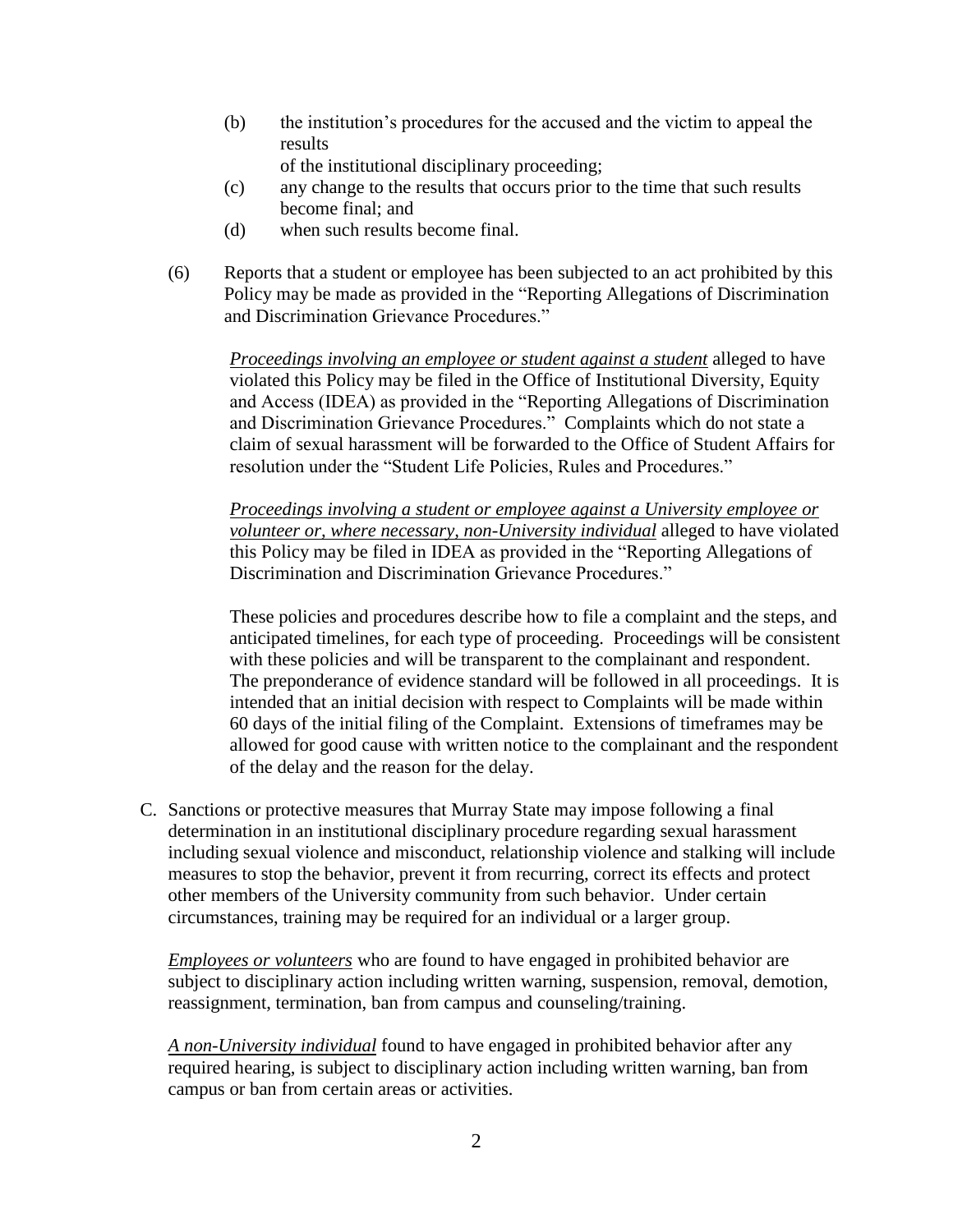*A student* found to have engaged in prohibited behavior is subject to disciplinary action including referral to alternative services/counseling, written warning, loss of privileges, probation, restitution, self-improvement and educational programs, program exclusion, suspension and expulsion.

The imposition of sanctions and corrective action under this policy does not prevent any other entity from imposing penalties.

D. Protective measures Murray State may offer following an allegation or report of sexual harassment including sexual violence or misconduct, relationship violence or stalking, include counseling, a University order of no contact, residence hall relocation, adjustment of course schedules, and a leave of absence or reassignment to a different supervisor or position. An individual who allegedly engaged in prohibited behavior may be removed or banned from University property or certain portions of campus to the extent consistent with law.

#### **II. Educational Programs and Information**

- A. It is the policy of Murray State University to provide programs to prevent sexual violence and misconduct, relationship violence and stalking, which includes domestic violence, dating violence, sexual assault, stalking and sexually exploitative behavior. Murray State has procedures that it will follow once a prohibited act has been reported and the preponderance of evidence standard will be used during any institutional conduct proceeding arising from such a report.
- B. Education programs will promote the awareness of sexual violence and misconduct, relationship violence and stalking and will include:
- (1) Primary prevention and awareness programs for all incoming students and new employees. Primary prevention programs means programming, initiatives and strategies informed by research or assessed for value, effectiveness or outcome that are intended to stop dating violence, domestic violence, sexual assault and stalking before they occur through the promotion of positive and healthy behaviors that foster healthy, mutually-respectful relationships and sexuality, encourage safe bystander intervention and seek to change behavior and social norms in healthy and safe directions. Awareness programs means communitywide or audience-specific programming, initiatives and strategies that increase audience knowledge and share information and resources to prevent violence, promote safety and reduce perpetration. These shall include:
	- (a) a statement that Murray State prohibits sexual violence and misconduct, relationship violence and stalking including, in particular, the offenses of domestic violence, dating violence, sexual assault and stalking;
	- (b) definitions of offenses related to sexual violence and misconduct, relationship violence and stalking which are prohibited under Murray State policy. These definitions appear in Appendix I. Relevant definitions under Kentucky law will also be provided related to domestic violence,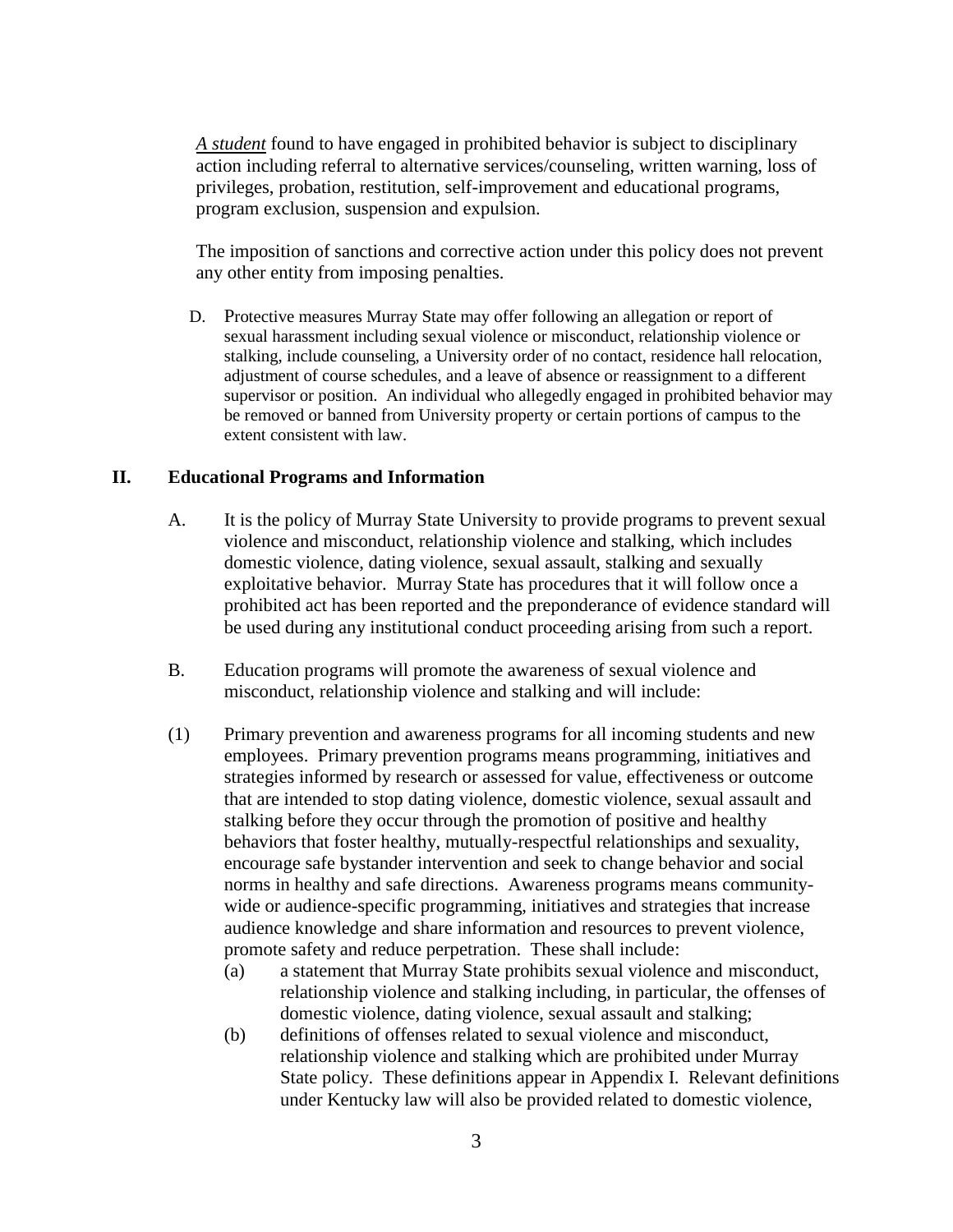dating violence, sexual assault and stalking all of which defined offenses, as they may affect Murray State students and employees, are encompassed within and prohibited under this Murray State policy prohibiting sexual violence and misconduct, relationship violence and stalking although the Murray State policy and definitions are not limited to the conduct prohibited under Kentucky law. In accordance with 20 U.S.C. §1092(f), general definitions under Kentucky law of behaviors which are related to domestic violence, dating violence, sexual assault and stalking may be found in the Kentucky Revised Statutes located at [https://legislature.ky.gov/Law/Statutes/Pages/default.aspx.](https://legislature.ky.gov/Law/Statutes/Pages/default.aspx)

- (c) the definition of consent used in relation to Murray State policy and related to sexual activity under Kentucky law;
- (d) safe and positive options for bystander intervention that may be carried out by an individual or individuals to prevent harm or intervene when there is a risk of sexual violence and misconduct, relationship violence or stalking. Bystander intervention includes recognizing situations of potential harm, understanding institutional structures and cultural conditions that facilitate violence, overcoming barriers to intervening, identifying safe and effective intervention options and taking action to intervene;
- (e) information on options designed to decrease perpetration and bystander inaction and to increase empowerment for victims in order to promote safety and to help individuals and communities address conditions that facilitate violence to recognize warning signs of abusive behavior and how to avoid potential attacks; and
- (f) the information described in Section I and Section II(B)(1-7); and
- (2) Ongoing prevention and awareness campaigns for students, faculty and staff. This refers to programming, initiatives and strategies that are sustained over time and focus on increasing understanding of topics relevant to and skills for addressing dating violence, domestic violence, sexual assault and stalking, using a range of strategies with audiences throughout the institution and including information described in items  $II(B)(1)(a-f)$ above.
- (3) Information in writing will be disseminated indicating procedures victims should follow if sexual violence and misconduct, relationship violence or stalking has occurred, including:
	- (a) the importance of preserving evidence that may assist in proving the alleged sexual violence and misconduct, relationship violence and stalking including criminal domestic violence, dating violence, sexual assault or staking occurred or in obtaining a protection order;
	- (b) how and to whom the alleged offense should be reported. In addition to other sources, such information may be found in the "Student Life Handbook," "Student Life Policies, Rules and Procedures" and in the "Reporting Allegations of Discrimination and Discrimination Grievance Procedures."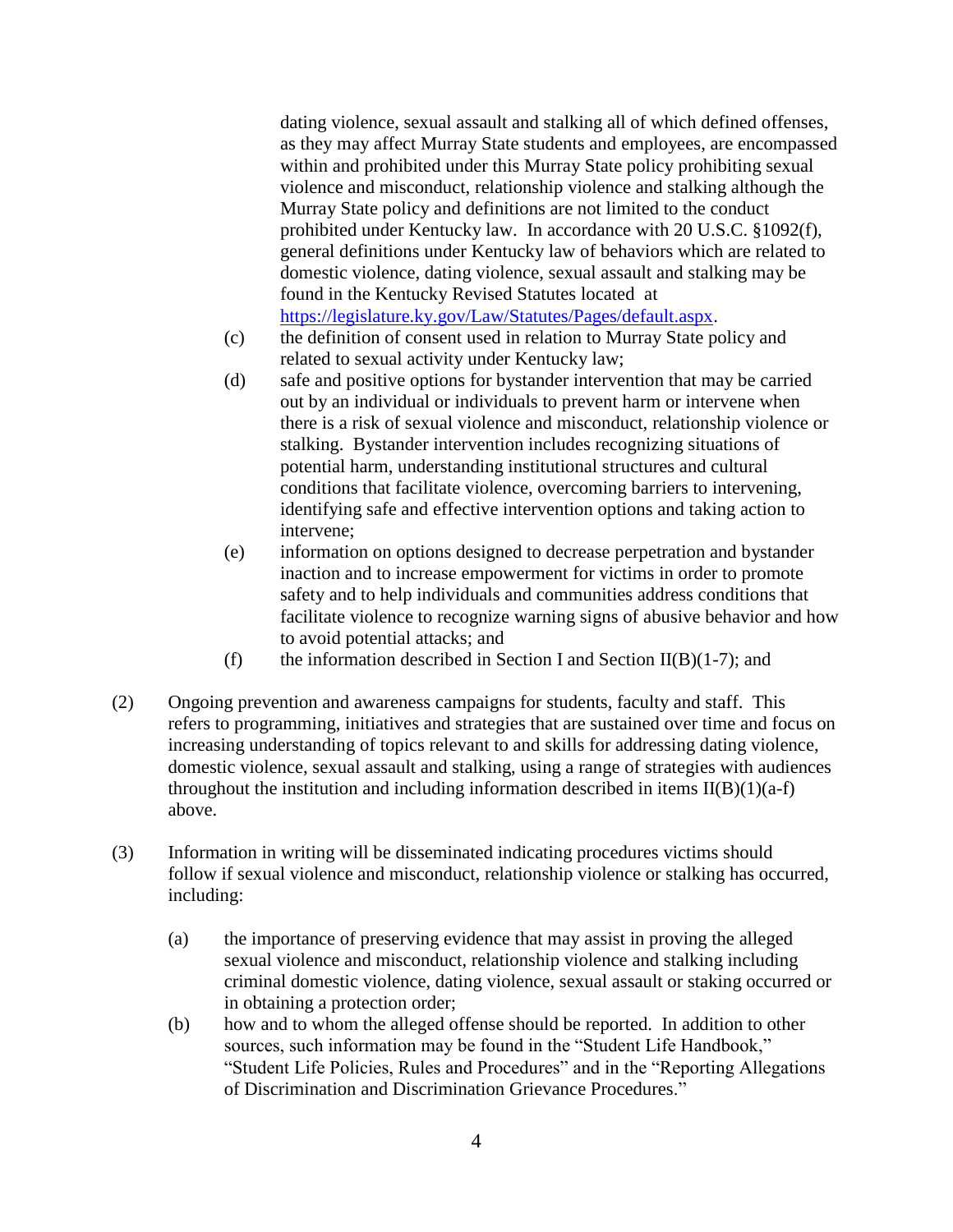- (c) options regarding the involvement of law enforcement and campus authorities, including notification of the victim's option to:
	- (i) notify proper law enforcement authorities, including on-campus and local police;
	- (ii) be assisted by campus authorities in notifying law enforcement authorities if the victim so chooses; and
	- (iii) decline to notify such authorities.
- (d) the rights of victims and Murray State's responsibilities regarding orders of protection, no contact orders, restraining orders or similar lawful orders issued by a court or by Murray State.
- (4) Murray State University will, to the extent possible under law and except as provided under this policy, keep confidential allegations, complaints, responses, investigative materials and other matters under this policy. Individuals may be provided with documents or information when necessary, if there is a need to know and if allowed by law. Murray State will protect the confidentiality of victims to the extent permissible by law by (i) completing publicly available record keeping without inclusion of personally identifiable information about the victim and (ii) maintaining as confidential any accommodation or protective measures provided to the victim to the extent that maintaining such confidentiality would not impair Murray State's ability to provide the accommodation or protective measures.
- (5) Students and employees will be provided written notification about existing counseling, health, mental health, victim advocacy, legal assistance, visa and immigration assistance, student financial aid and other services available for victims both on campus and in the community.
- (6) Victims will be provided written notification about options for, available assistance in and how to request changes to academic, living, transportation and working situations or protective measures. Murray State will make such accommodations if the victim requests them and if such accommodations are reasonably available, regardless of whether the victim chooses to report the crime to campus police or local law enforcement.
- (7) A student or employee who reports that the student or employee has been a victim of sexual violence and misconduct, relationship violence and stalking, whether the offense occurred on or off campus, shall be provided with a written explanation of the student's or employee's rights and options, as described in Section I and Section II(B)(3-6).

### **III. Compliance with 20 U.S.C. §1092(f)**

It is an intent of this Policy to comply with the provisions of 20 U.S.C. §1092(f), including any implementing regulations and other law. It is the responsibility of the President, with the assistance of the Vice Presidents and other appropriate offices, to provide appropriate programs and processes in order to implement these Policy statements and ensure that information related to and described in this Policy is properly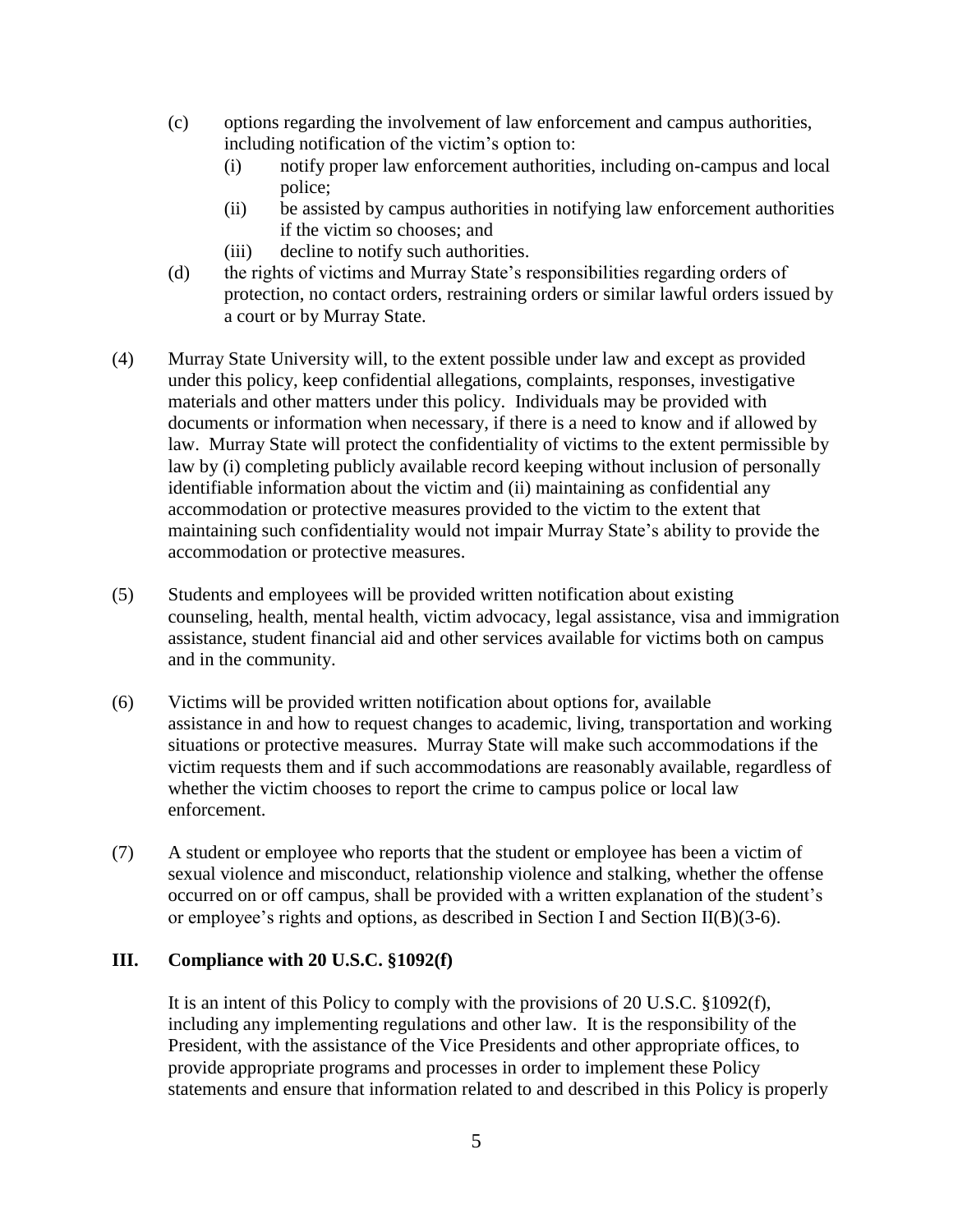disseminated at all of Murray State's campuses in accordance with law. The President is authorized, without additional approval, to make any amendment to this policy as may be deemed necessary. The only exception to the preceding is that the Board of Regents must approve any amendment which changes the person or entity who formally adjudicates a complaint. The Board of Regents will be advised of any such changes.

The President, or his or her delegee, will further ensure that information in this Policy is kept current and will provide for current and accurate references to policies, laws, offices, methods of reporting and links. Updated information will be provided as needed.

### **IV. Off-Campus Conduct**

Students, faculty and staff who believe they are victims of sexual violence and misconduct, relationship violence or stalking are encouraged to report prohibited actions regardless of whether any such act occurred off campus.

### **V. Retaliation Prohibited**

No officer, employee or agent of Murray State University shall retaliate against, intimidate, threaten, coerce or otherwise discriminate against any individual for exercising rights or responsibilities under this policy or 20 U.S.C. §1092(f).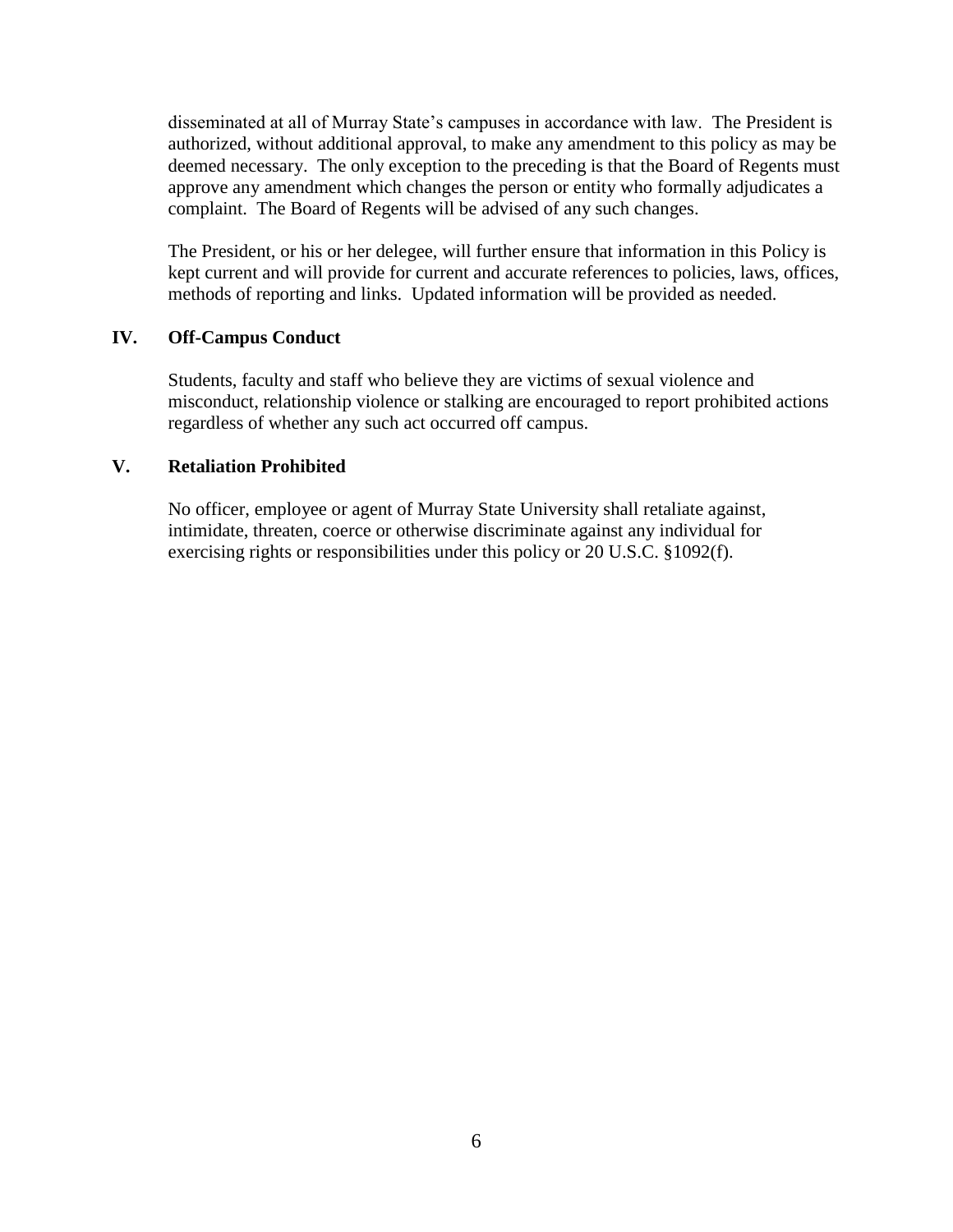## **APPENDIX I**

## **Definitions Used by Murray State University**

Murray State University prohibits acts against its students, faculty and staff related to sexual violence and misconduct, relationship violence and stalking. The offenses defined below fall within this prohibition:

- 1. "Relationship violence" includes:
	- A. "Dating violence" which refers to violence committed by a person:
		- **(1)** who is or has been in a social relationship of a romantic or intimate nature with the victim; and
		- **(2)** where the existence of such a relationship shall be determined based on the reporting party's statement and a consideration of the following factors:
			- (i) The length of the relationship.
			- (ii) The type of relationship.
			- (iii) The frequency of interaction between the persons involved in the relationship.

For the purpose of this definition dating violence includes, but is not limited to, sexual or physical abuse or the threat of such abuse.

Dating violence does not include acts covered under the definition of domestic violence.

- B. "Domestic violence" which means physical injury, serious physical injury, sexual abuse or assault or the infliction of fear of imminent physical injury, serious physical injury, sexual abuse or assault or any felony or misdemeanor crime of violence committed by a current or former spouse or intimate partner of the victim; a person with whom the victim shares a child in common; a person who is cohabitating with, or has cohabitated with, the victim as a spouse or intimate partner; by a person similarly situated to a spouse of the victim under the domestic or family violence laws where the crime of violence occurred or by any other person against an adult or youth victim who is protected from that person's acts under the domestic or family violence laws of the jurisdiction in which the crime of violence occurred.
- 2. "Sexual Violence and Misconduct" as used in this policy refers to any sexual act directed against another person, without the consent of the victim, including instances where the victim is incapable of giving consent and includes:
	- A. "Sexual Assault" An offense that meets the definition of rape, fondling, incest or statutory rape.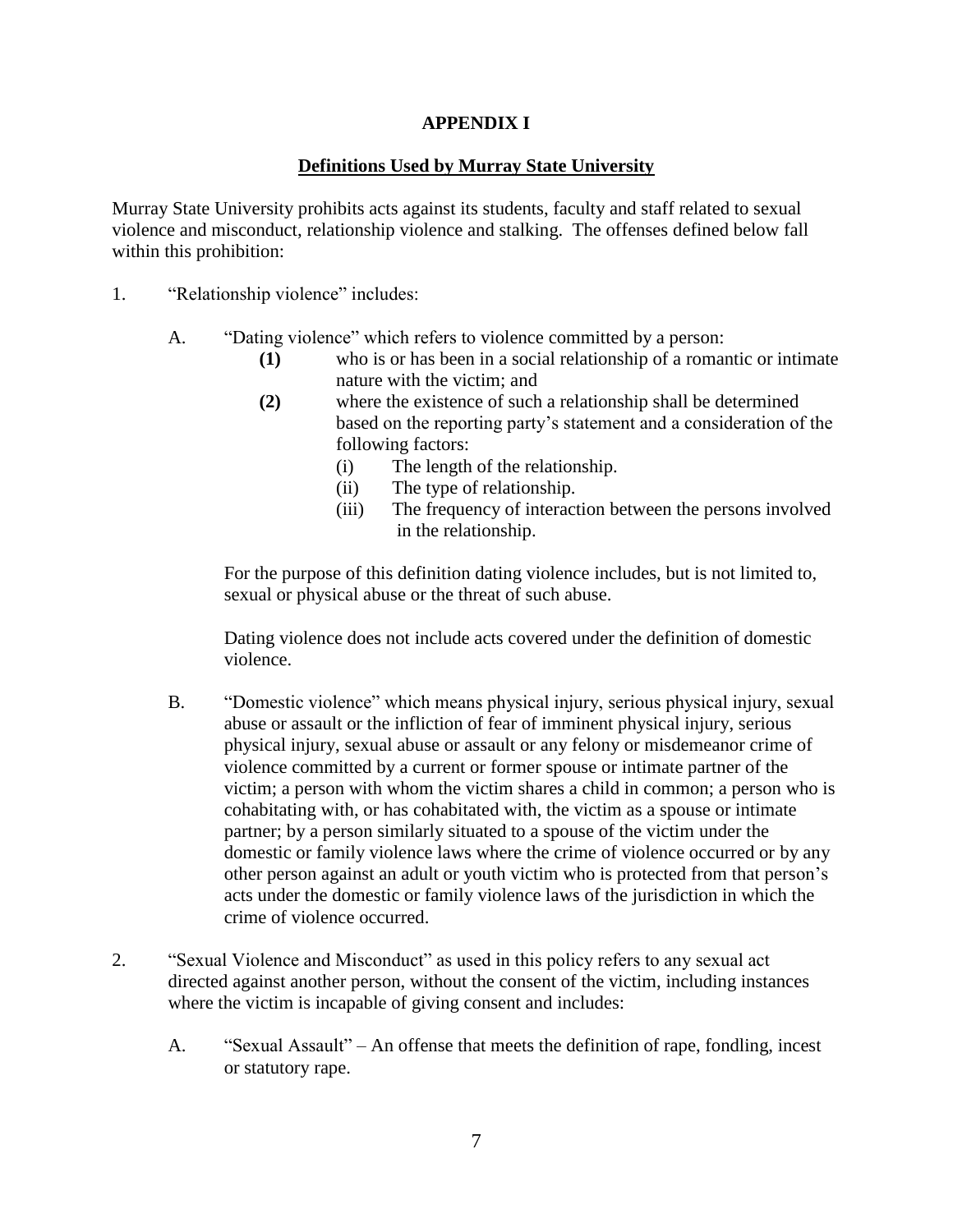- (i) "Rape" the penetration, no matter how slight, of the vagina or anus with any body part or object, or oral penetration by a sex organ of another person, without the consent of the victim.
- (ii) "Fondling" The touching of the private body parts of another person for the purpose of sexual gratification, without the consent of the victim, including instances where the victim is incapable of giving consent because of his/her age or because of his/her temporary or permanent mental incapacity.
- (iii) "Incest" Sexual intercourse between persons who are related to each other within the degree wherein marriage is prohibited by law.
- (iv) "Statutory Rape" Sexual intercourse with a person who is under the statutory age of consent.
- B. "Sexually Exploitative Behavior" which occurs when a person takes nonconsensual or abusive sexual advantage of another for anyone's advantage or benefit other than the person being exploited, and that behavior does not otherwise constitute one of the preceding sexual misconduct offenses.

Examples of sexually exploitative behavior include:

- (i) non-consensual video/audio-taping or photographing of sexual activity, or posting or distribution of materials involving the sexual activity of another person via the internet or other media. No consent will exist if the victim is under 18.
- (ii) observing without consent a person who is naked, in the process of undressing or engaging in sexual acts;
- (iii) exposing one's genitals to another under conditions which are likely to cause alarm to the other;
- (iv) inducing incapacitation in another for the purpose of engaging in sexual conduct.
- (v) knowingly transmitting HIV or any sexually transmitted infection to another student or employee without that person's understanding of risks.
- (vi) non-consensual touching of another person with one's private body parts or making of another person to touch oneself on or themselves with any of these body parts (or the clothing covering these body parts).
- C. Regardless of the age of consent, "sexual violence and misconduct" may occur if the perpetrator is in a position of authority or position of special trust and the victim is under 18 and is someone with whom the perpetrator has come in contact as a result of that position.
- 3. "Stalking" means engaging in a course of conduct directed at a specific person that would cause a reasonable person to:
	- A. Fear for the person's safety or the safety of others; or